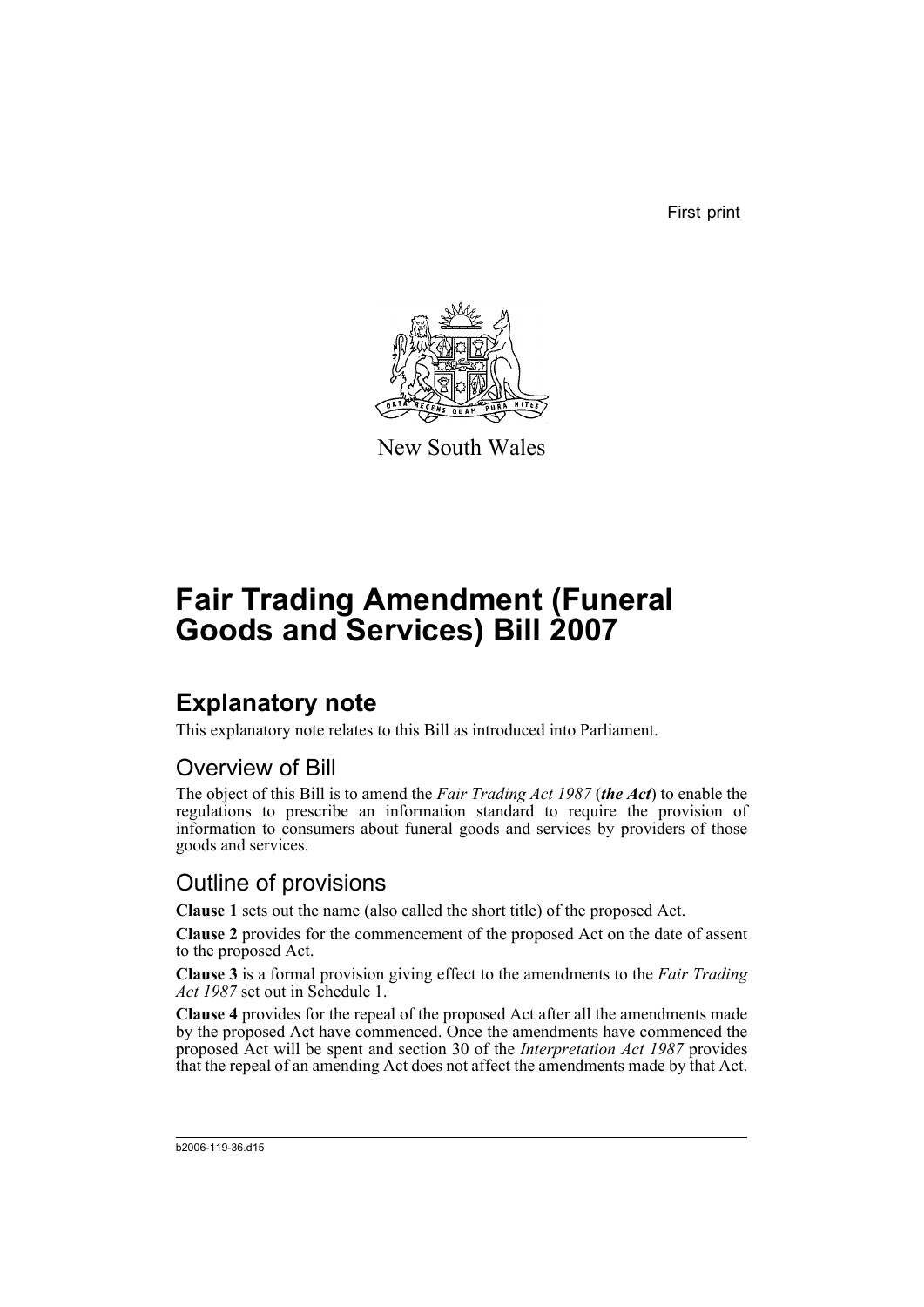Explanatory note

#### **Schedule 1 Amendments**

**Schedule 1 [1]** inserts a new Part 5F into the Act comprising the following provisions:

**Proposed section 60Z** enables regulations to be made prescribing an information standard for funeral goods and services. The standard can impose requirements for the provision of information to consumers about funeral goods and services by the providers of those goods and services, including requirements as to the form and manner in which information is to be provided.

**Proposed section 60ZA** makes it an offence for a person, in connection with a supply to a consumer of funeral goods or services for which an information standard is prescribed in accordance with proposed section 60Z, to fail to comply with that standard. An action for damages under Part 6 of the Act will be available to a person who has suffered loss or damage because of a supply of goods or services in contravention of proposed section 60ZA.

**Schedule 1 [2]–[10]** make consequential amendments to Part 6 (Enforcement and remedies) of the Act.

**Schedule 1 [11]** inserts proposed clause 11H into Schedule 5 to the Act. It provides that the new Part 5F does not apply to a supply of funeral goods or services that occurs pursuant to an arrangement entered into with a consumer before a relevant information standard is first prescribed under that Part.

**Schedule 1 [12]** enables regulations of a savings and transitional nature to be made consequent on the enactment of the proposed Act.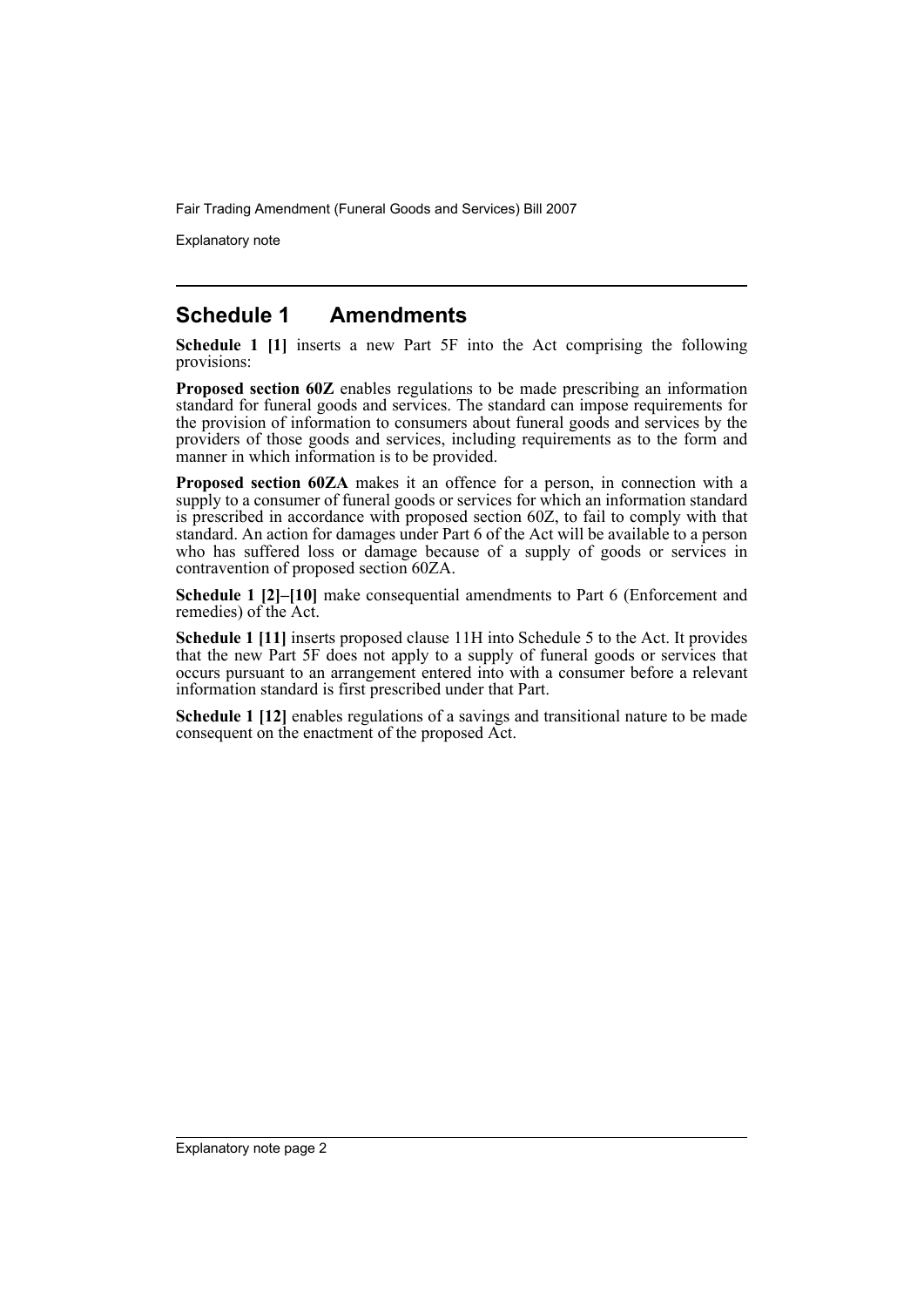First print



New South Wales

# **Fair Trading Amendment (Funeral Goods and Services) Bill 2007**

### **Contents**

|    |                                          | Page |
|----|------------------------------------------|------|
| 1. | Name of Act                              | 2    |
|    | Commencement                             |      |
|    | Amendment of Fair Trading Act 1987 No 68 |      |
|    | Repeal of Act                            | 2    |
|    | Schedule 1 Amendments                    |      |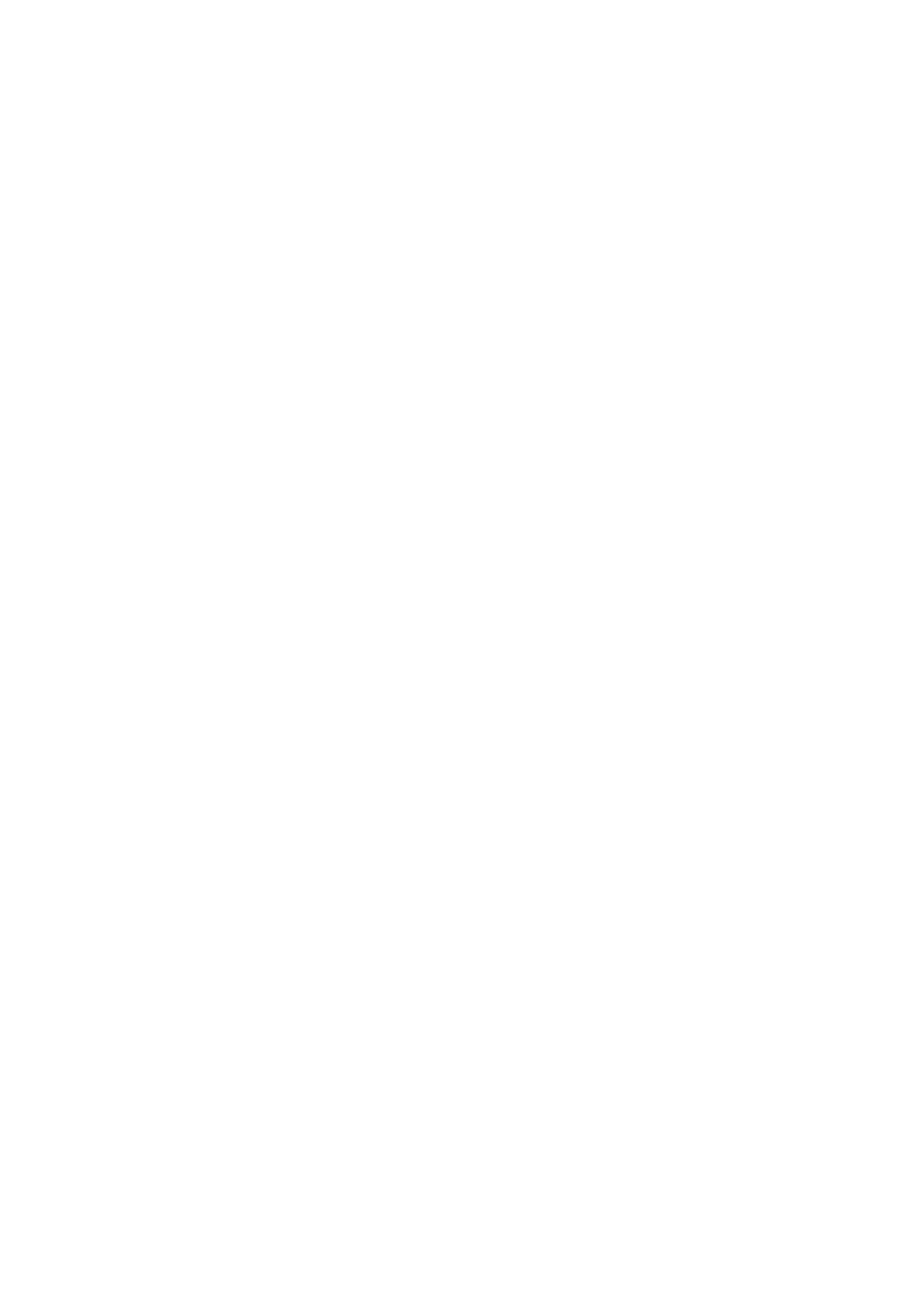

New South Wales

## **Fair Trading Amendment (Funeral Goods and Services) Bill 2007**

No , 2007

#### **A Bill for**

An Act to amend the *Fair Trading Act 1987* with respect to the provision to consumers of information about funeral goods and services; and for other purposes.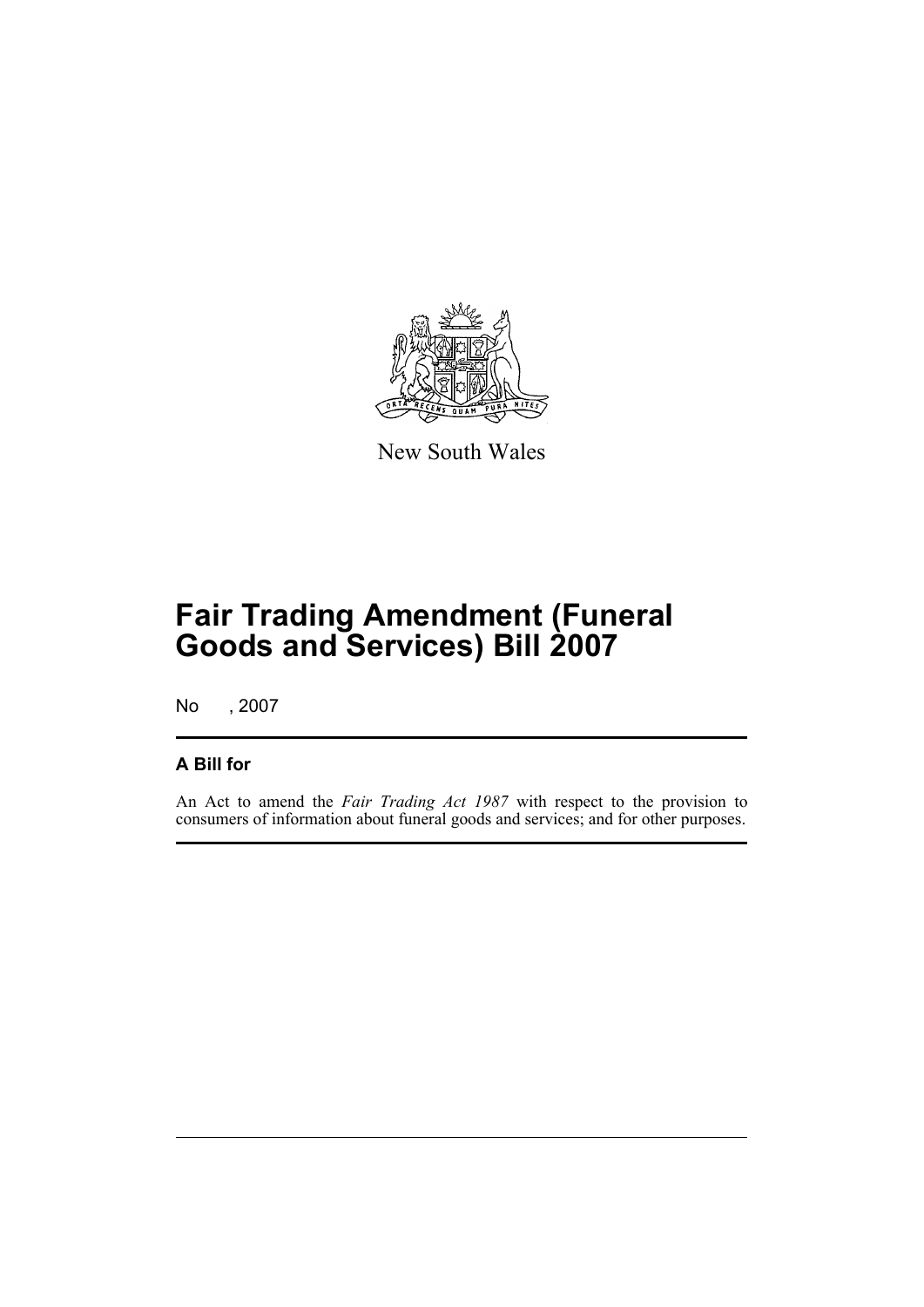<span id="page-5-3"></span><span id="page-5-2"></span><span id="page-5-1"></span><span id="page-5-0"></span>

|              |     | The Legislature of New South Wales enacts:                                                                                                                | 1              |
|--------------|-----|-----------------------------------------------------------------------------------------------------------------------------------------------------------|----------------|
| 1            |     | Name of Act                                                                                                                                               | 2              |
|              |     | This Act is the Fair Trading Amendment (Funeral Goods and Services)<br>Act 2007.                                                                          | 3<br>4         |
| $\mathbf{2}$ |     | <b>Commencement</b>                                                                                                                                       | 5              |
|              |     | This Act commences on the date of assent to this Act.                                                                                                     | 6              |
| 3            |     | Amendment of Fair Trading Act 1987 No 68                                                                                                                  | $\overline{7}$ |
|              |     | The Fair Trading Act 1987 is amended as set out in Schedule 1.                                                                                            | 8              |
| 4            |     | <b>Repeal of Act</b>                                                                                                                                      | 9              |
|              | (1) | This Act is repealed on the day following the day on which this Act<br>commences.                                                                         | 10<br>11       |
|              | (2) | The repeal of this Act does not, because of the operation of section 30<br>of the <i>Interpretation Act 1987</i> , affect any amendment made by this Act. | 12<br>13       |
|              |     |                                                                                                                                                           |                |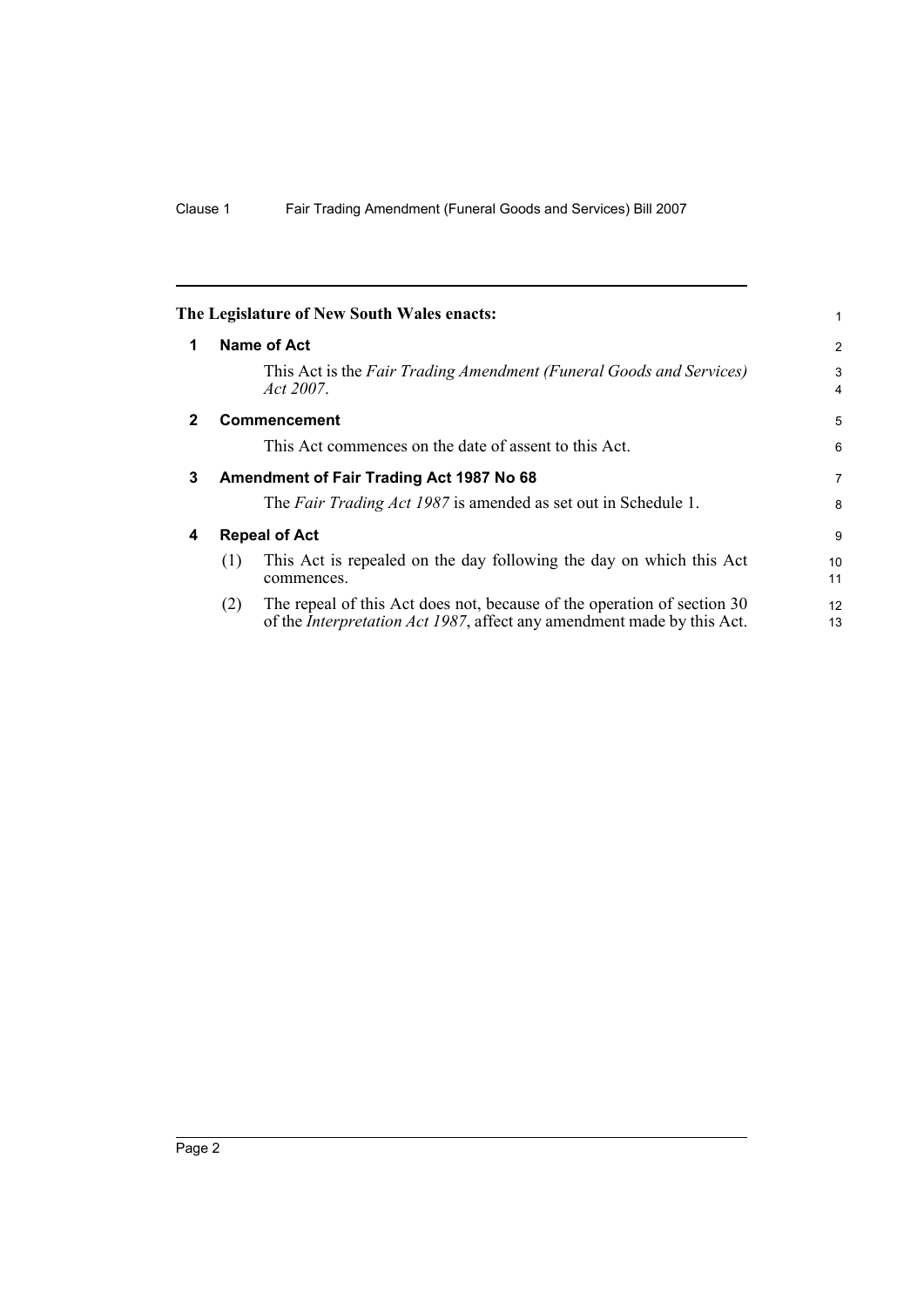Amendments Schedule 1

<span id="page-6-0"></span>

|       | <b>Schedule 1</b> |     | <b>Amendments</b>                                                                                                                                                                                                                                                                                                                                              | $\mathbf{1}$                           |
|-------|-------------------|-----|----------------------------------------------------------------------------------------------------------------------------------------------------------------------------------------------------------------------------------------------------------------------------------------------------------------------------------------------------------------|----------------------------------------|
|       |                   |     | (Section 3)                                                                                                                                                                                                                                                                                                                                                    | $\overline{2}$                         |
| [1]   | Part 5F           |     |                                                                                                                                                                                                                                                                                                                                                                | 3                                      |
|       |                   |     | Insert before Part 6:                                                                                                                                                                                                                                                                                                                                          | 4                                      |
|       |                   |     | Part 5F Funeral goods and services                                                                                                                                                                                                                                                                                                                             | 5                                      |
|       | 60Z               |     | Provision of information to consumers                                                                                                                                                                                                                                                                                                                          | 6                                      |
|       |                   | (1) | The regulations may prescribe an information standard for<br>funeral goods and services.                                                                                                                                                                                                                                                                       | $\overline{7}$<br>8                    |
|       |                   | (2) | The information standard may make provision for or with respect<br>to requiring information to be provided to a consumer by a<br>supplier of funeral goods and services in connection with the<br>supply in trade or commerce of funeral goods or services to the<br>consumer.                                                                                 | 9<br>10 <sup>°</sup><br>11<br>12<br>13 |
|       |                   | (3) | The information standard may include requirements with respect<br>to the form and manner in which information is to be provided to<br>a consumer.                                                                                                                                                                                                              | 14<br>15<br>16                         |
|       |                   | (4) | This section does not limit section 38 (Prescribing of product<br>information standards).                                                                                                                                                                                                                                                                      | 17<br>18                               |
|       |                   | (5) | In this Part, <i>supply</i> includes proposed and prospective supply and<br>offer to supply, and <i>supplier</i> has a corresponding meaning.                                                                                                                                                                                                                  | 19<br>20                               |
|       | 60ZA              |     | Compliance                                                                                                                                                                                                                                                                                                                                                     | 21                                     |
|       |                   | (1) | A person must not, in trade or commerce, in connection with the<br>supply to a consumer of funeral goods or services fail to comply<br>with an information standard prescribed under section 60Z.                                                                                                                                                              | 22<br>23<br>24                         |
|       |                   | (2) | If a person contravenes subsection $(1)$ in connection with the<br>supply of funeral goods or services by the person and another<br>person suffers loss or damage as a result of the contravention, the<br>person who suffers the loss or damage is deemed, for the<br>purposes of this Act, to have suffered it by the supplying of the<br>goods or services. | 25<br>26<br>27<br>28<br>29<br>30       |
| [2]   |                   |     | Section 62 Offences against this Act                                                                                                                                                                                                                                                                                                                           | 31                                     |
|       |                   |     | Insert ", $5F$ " after " $5D$ " in section 62 (6).                                                                                                                                                                                                                                                                                                             | 32                                     |
| $[3]$ |                   |     | <b>Section 65 Injunctions</b>                                                                                                                                                                                                                                                                                                                                  | 33                                     |
|       |                   |     | Insert ", $5F$ " after " $5E$ " in section 65 (1) (a).                                                                                                                                                                                                                                                                                                         | 34                                     |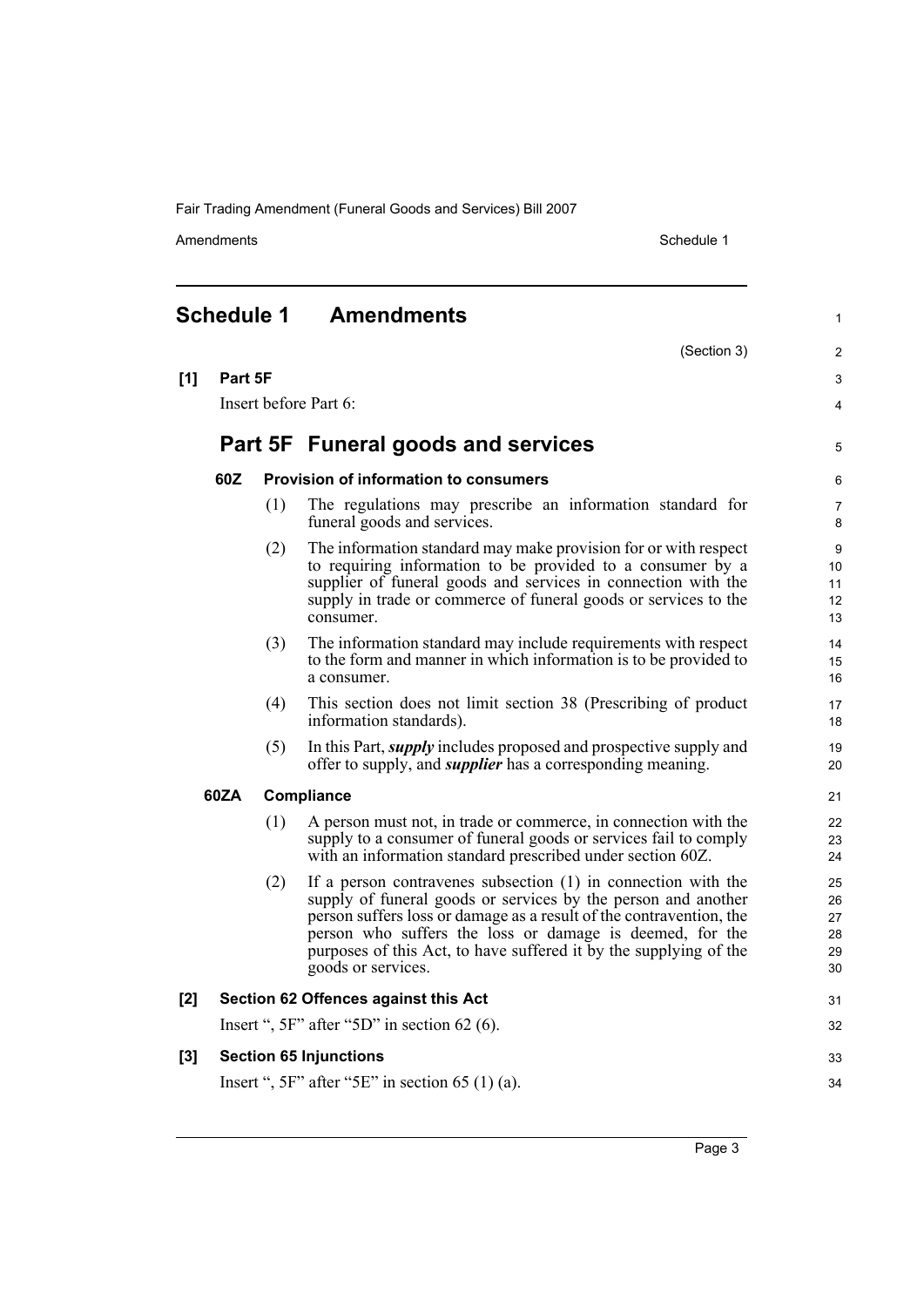Schedule 1 Amendments

| <b>Section 66 Other injunctions</b>                                                                                                                                                                                                                                                                                                                                 | $\mathbf{1}$                     |
|---------------------------------------------------------------------------------------------------------------------------------------------------------------------------------------------------------------------------------------------------------------------------------------------------------------------------------------------------------------------|----------------------------------|
| Insert ", $5F$ " after " $5E$ " in section 66 (1) (a) (i).                                                                                                                                                                                                                                                                                                          | $\overline{2}$                   |
| Section 67 Order to disclose information or publish advertisement                                                                                                                                                                                                                                                                                                   | 3                                |
| Insert ", 5F" after "5E".                                                                                                                                                                                                                                                                                                                                           | $\overline{4}$                   |
| <b>Section 68 Actions for damages</b>                                                                                                                                                                                                                                                                                                                               | 5                                |
| Omit "or 5E" from section 68 (1). Insert instead ", 5E or 5F".                                                                                                                                                                                                                                                                                                      | 6                                |
| Section 69 Finding in proceedings to be evidence                                                                                                                                                                                                                                                                                                                    | $\overline{7}$                   |
| Omit "or 5E". Insert instead ", 5E or 5F".                                                                                                                                                                                                                                                                                                                          | 8                                |
| <b>Section 71 Defences</b>                                                                                                                                                                                                                                                                                                                                          | 9                                |
| Insert ", $5F$ " after ", $5D$ " in section 71 (1).                                                                                                                                                                                                                                                                                                                 | 10                               |
| <b>Section 72 Other orders</b>                                                                                                                                                                                                                                                                                                                                      | 11                               |
| Omit "Part 3, 4, 5, 5B, 5C, 5D or 8" wherever occurring.                                                                                                                                                                                                                                                                                                            | 12                               |
| Insert instead "Part 3, 4, 5, 5B, 5C, 5D, 5F or 8".                                                                                                                                                                                                                                                                                                                 | 13                               |
| <b>Section 72</b>                                                                                                                                                                                                                                                                                                                                                   | 14                               |
| Omit "Part 3, 4, 5, 5B, 5C, 5D, 5E or 8" wherever occurring.                                                                                                                                                                                                                                                                                                        | 15                               |
| Insert instead "Part 3, 4, 5, 5B, 5C, 5D, 5E, 5F or 8".                                                                                                                                                                                                                                                                                                             | 16                               |
| <b>Schedule 5 Savings and transitional provisions</b>                                                                                                                                                                                                                                                                                                               | 17                               |
| Insert after clause 11G:                                                                                                                                                                                                                                                                                                                                            | 18                               |
| 11H<br>Fair Trading Amendment (Funeral Goods and Services) Act 2007                                                                                                                                                                                                                                                                                                 | 19                               |
| Part 5F, as inserted by the Fair Trading Amendment (Funeral<br>Goods and Services) Act 2007, does not apply to a supply of<br>funeral goods or services as referred to in that Part that occurs<br>pursuant to an arrangement entered into with a consumer before<br>an information standard that is relevant to the supply is first<br>prescribed under that Part. | 20<br>21<br>22<br>23<br>24<br>25 |
|                                                                                                                                                                                                                                                                                                                                                                     |                                  |